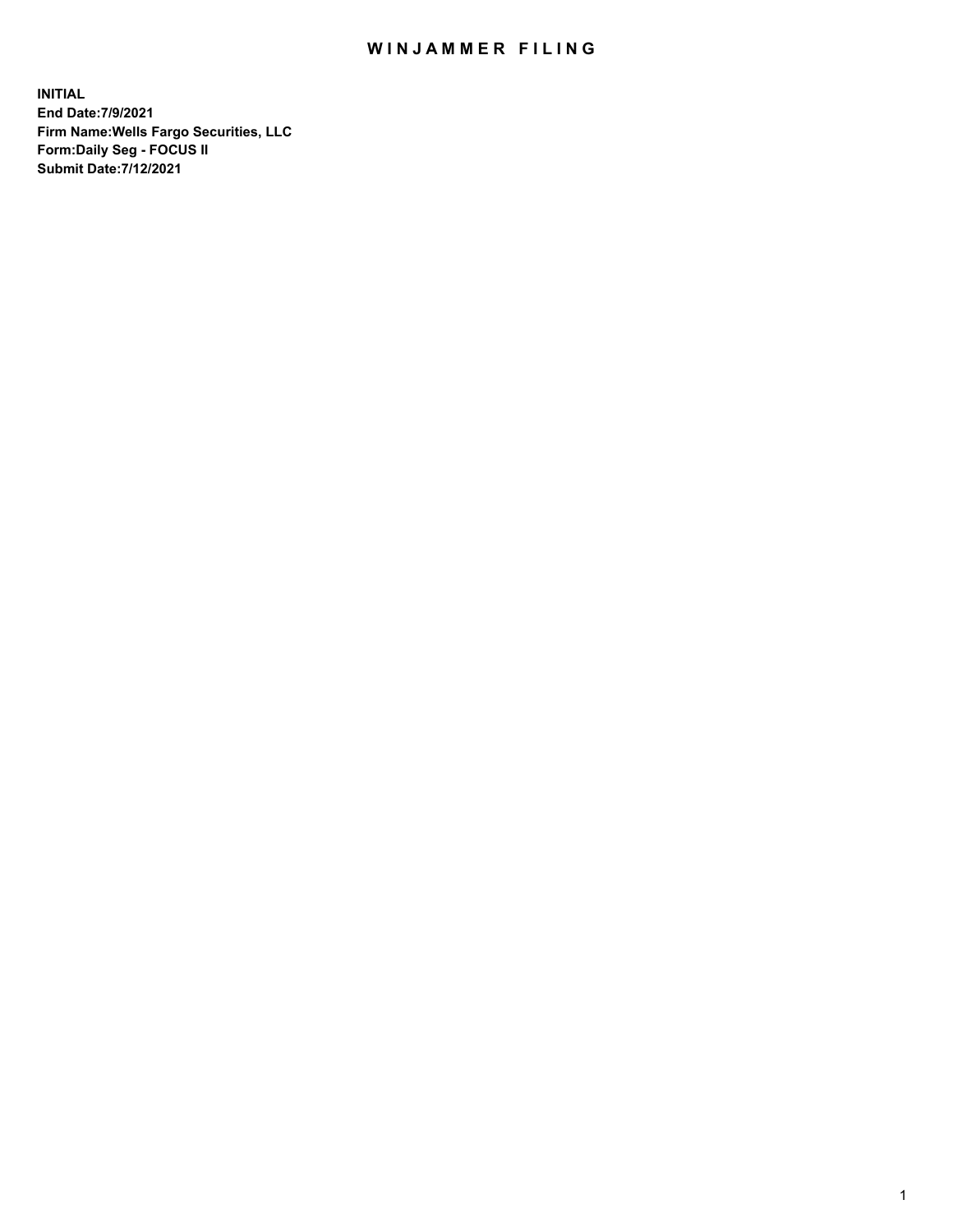**INITIAL End Date:7/9/2021 Firm Name:Wells Fargo Securities, LLC Form:Daily Seg - FOCUS II Submit Date:7/12/2021 Daily Segregation - Cover Page**

| Name of Company                                                                                                                                                                                                                                                                                                                | <b>Wells Fargo Securities LLC</b>                           |
|--------------------------------------------------------------------------------------------------------------------------------------------------------------------------------------------------------------------------------------------------------------------------------------------------------------------------------|-------------------------------------------------------------|
| <b>Contact Name</b>                                                                                                                                                                                                                                                                                                            | <b>James Gnall</b>                                          |
| <b>Contact Phone Number</b>                                                                                                                                                                                                                                                                                                    | 917-699-6822                                                |
| <b>Contact Email Address</b>                                                                                                                                                                                                                                                                                                   | james.w.gnall@wellsfargo.com                                |
| FCM's Customer Segregated Funds Residual Interest Target (choose one):<br>a. Minimum dollar amount: ; or<br>b. Minimum percentage of customer segregated funds required:% ; or<br>c. Dollar amount range between: and; or<br>d. Percentage range of customer segregated funds required between:% and%.                         | 270,000,000<br><u>0</u><br>0 <sub>0</sub><br>00             |
| FCM's Customer Secured Amount Funds Residual Interest Target (choose one):<br>a. Minimum dollar amount: ; or<br>b. Minimum percentage of customer secured funds required:% ; or<br>c. Dollar amount range between: and; or<br>d. Percentage range of customer secured funds required between:% and%.                           | 40,000,000<br><u>0</u><br><u>00</u><br>0 <sub>0</sub>       |
| FCM's Cleared Swaps Customer Collateral Residual Interest Target (choose one):<br>a. Minimum dollar amount: ; or<br>b. Minimum percentage of cleared swaps customer collateral required:% ; or<br>c. Dollar amount range between: and; or<br>d. Percentage range of cleared swaps customer collateral required between:% and%. | 375,000,000<br><u>0</u><br>0 <sub>0</sub><br>0 <sub>0</sub> |

Attach supporting documents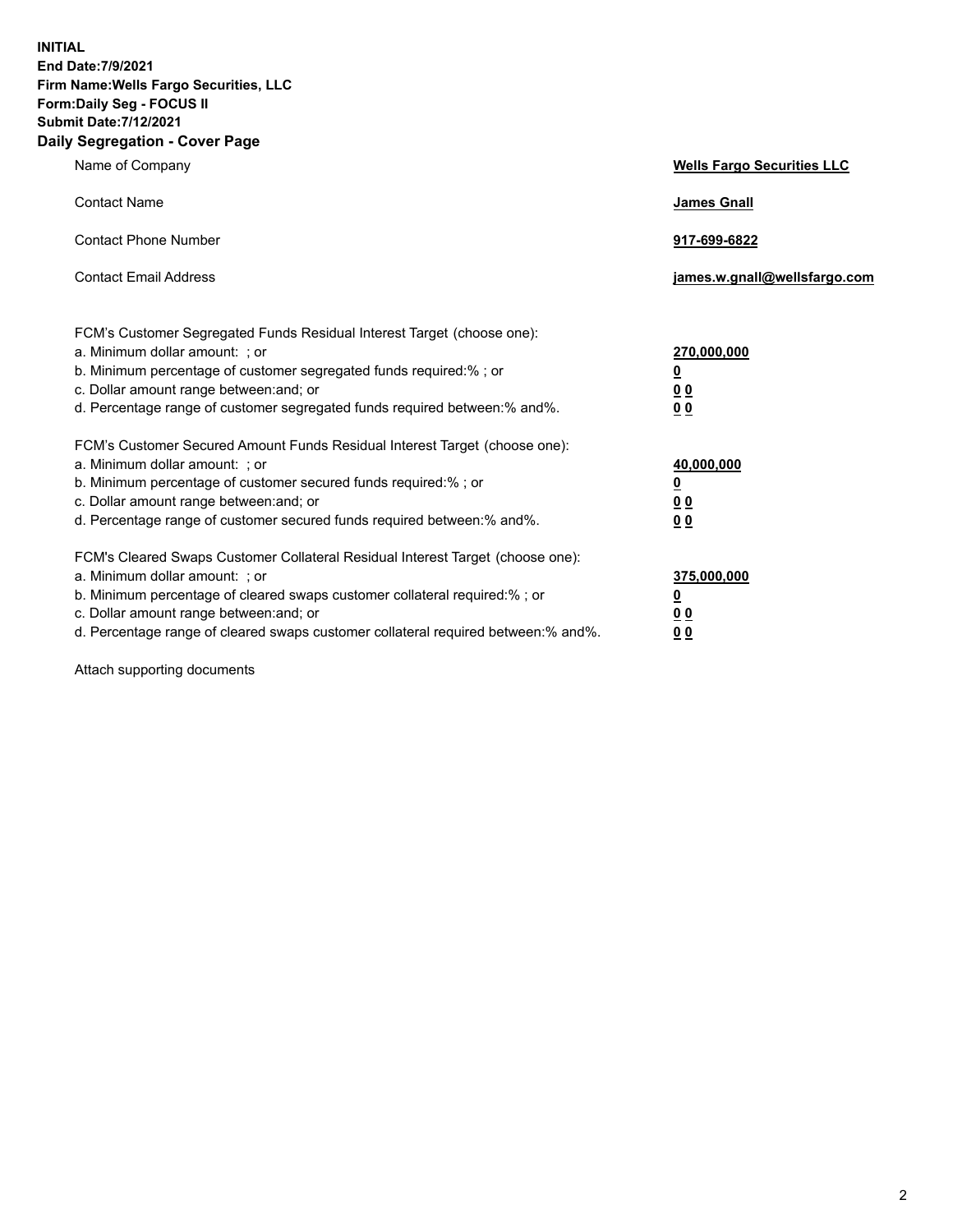**INITIAL End Date:7/9/2021 Firm Name:Wells Fargo Securities, LLC Form:Daily Seg - FOCUS II Submit Date:7/12/2021**

## **Daily Segregation - Secured Amounts**

|                 | Foreign Futures and Foreign Options Secured Amounts                                         |                                                       |
|-----------------|---------------------------------------------------------------------------------------------|-------------------------------------------------------|
|                 | Amount required to be set aside pursuant to law, rule or regulation of a foreign            | $0$ [7305]                                            |
|                 | government or a rule of a self-regulatory organization authorized thereunder                |                                                       |
| 1.              | Net ledger balance - Foreign Futures and Foreign Option Trading - All Customers             |                                                       |
|                 | A. Cash                                                                                     | 261,066,370 [7315]                                    |
|                 | B. Securities (at market)                                                                   | 202,603,563 [7317]                                    |
| 2.              | Net unrealized profit (loss) in open futures contracts traded on a foreign board of trade   | -30,415,936 [7325]                                    |
| 3.              | Exchange traded options                                                                     |                                                       |
|                 | a. Market value of open option contracts purchased on a foreign board of trade              | <b>28</b> [7335]                                      |
|                 | b. Market value of open contracts granted (sold) on a foreign board of trade                | -15,894 [7337]                                        |
| 4.              | Net equity (deficit) (add lines 1. 2. and 3.)                                               | 433,238,131 [7345]                                    |
| 5.              | Account liquidating to a deficit and account with a debit balances - gross amount           | 9,404,420 [7351]                                      |
|                 | Less: amount offset by customer owned securities                                            | -9,403,898 [7352] 522 [7354]                          |
| 6.              | Amount required to be set aside as the secured amount - Net Liquidating Equity              | 433,238,653 [7355]                                    |
|                 | Method (add lines 4 and 5)                                                                  |                                                       |
| 7.              | Greater of amount required to be set aside pursuant to foreign jurisdiction (above) or line | 433,238,653 [7360]                                    |
|                 | 6.                                                                                          |                                                       |
|                 | FUNDS DEPOSITED IN SEPARATE REGULATION 30.7 ACCOUNTS                                        |                                                       |
| 1.              | Cash in banks                                                                               |                                                       |
|                 | A. Banks located in the United States                                                       | 65,730,076 [7500]                                     |
|                 | B. Other banks qualified under Regulation 30.7                                              | 18,856,767 [7520] 84,586,843                          |
|                 |                                                                                             | [7530]                                                |
| 2.              | Securities                                                                                  |                                                       |
|                 | A. In safekeeping with banks located in the United States                                   | 121,034,516 [7540]                                    |
|                 | B. In safekeeping with other banks qualified under Regulation 30.7                          | 0 [7560] 121,034,516 [7570]                           |
| 3.              | Equities with registered futures commission merchants                                       |                                                       |
|                 | A. Cash                                                                                     | 67,764,338 [7580]                                     |
|                 | <b>B.</b> Securities                                                                        | 101,586,713 [7590]                                    |
|                 | C. Unrealized gain (loss) on open futures contracts                                         | 47,897,693 [7600]                                     |
|                 | D. Value of long option contracts                                                           | 28 [7610]                                             |
|                 | E. Value of short option contracts                                                          | <mark>-15,894</mark> [7615] <b>121,437,492</b> [7620] |
| 4.              | Amounts held by clearing organizations of foreign boards of trade                           |                                                       |
|                 | A. Cash                                                                                     | $0$ [7640]                                            |
|                 | <b>B.</b> Securities                                                                        | $0$ [7650]                                            |
|                 | C. Amount due to (from) clearing organization - daily variation                             | $0$ [7660]                                            |
|                 | D. Value of long option contracts                                                           | $0$ [7670]                                            |
|                 | E. Value of short option contracts                                                          | 0 [7675] 0 [7680]                                     |
| 5.              | Amounts held by members of foreign boards of trade                                          |                                                       |
|                 | A. Cash                                                                                     | 15,930,190 [7700]                                     |
|                 | <b>B.</b> Securities                                                                        | 200,115,720 [7710]                                    |
|                 | C. Unrealized gain (loss) on open futures contracts                                         | 10,604,383 [7720]                                     |
|                 | D. Value of long option contracts                                                           | $0$ [7730]                                            |
|                 | E. Value of short option contracts                                                          | 0 [7735] 226,650,293 [7740]                           |
| 6.              | Amounts with other depositories designated by a foreign board of trade                      | 0 [7760]                                              |
| 7.              | Segregated funds on hand                                                                    | $0$ [7765]                                            |
| 8.              | Total funds in separate section 30.7 accounts                                               | 553,709,144 [7770]                                    |
| 9.              | Excess (deficiency) Set Aside for Secured Amount (subtract line 7 Secured Statement         | 120,470,491 [7380]                                    |
| 10 <sub>1</sub> | Page 1 from Line 8)<br>est Amount for Excass funds in concrete contien 20.7 execute         | 10.0000000077001                                      |
|                 |                                                                                             |                                                       |

- 10. Management Target Amount for Excess funds in separate section 30.7 accounts **40,000,000** [7780]
- 11. Excess (deficiency) funds in separate 30.7 accounts over (under) Management Target **80,470,491** [7785]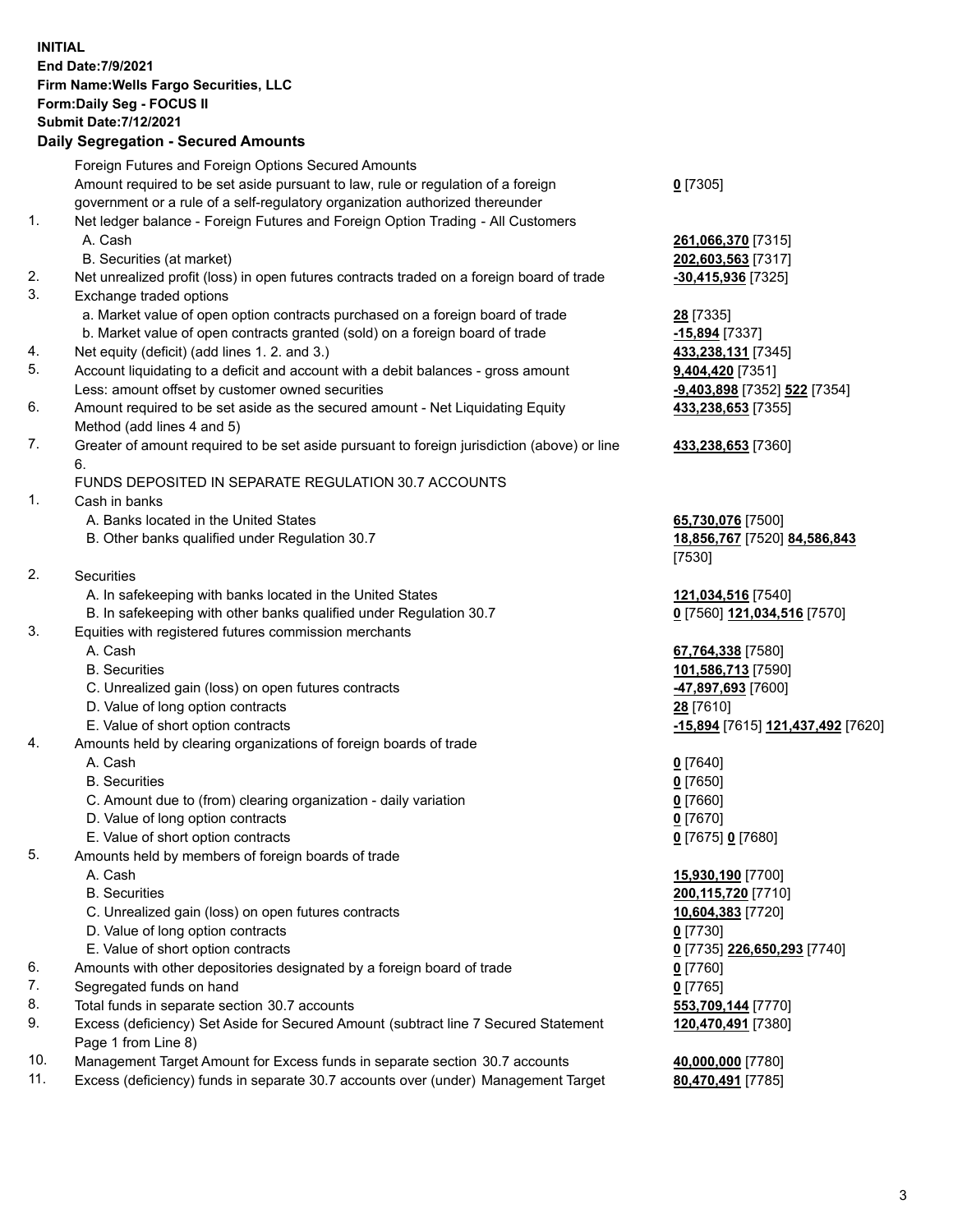**INITIAL End Date:7/9/2021 Firm Name:Wells Fargo Securities, LLC Form:Daily Seg - FOCUS II Submit Date:7/12/2021**

## **Daily Segregation - Segregation Statement**

SEGREGATION REQUIREMENTS(Section 4d(2) of the CEAct)

| $\mathbf{1}$ . | Net ledger balance                                                                  |                               |
|----------------|-------------------------------------------------------------------------------------|-------------------------------|
|                | A. Cash                                                                             | 3,860,042,363 [7010]          |
|                | B. Securities (at market)                                                           | 1,939,503,400 [7020]          |
| 2.             | Net unrealized profit (loss) in open futures contracts traded on a contract market  | -1,154,436,543 [7030]         |
| 3.             | Exchange traded options                                                             |                               |
|                | A. Add market value of open option contracts purchased on a contract market         | 1,334,484,537 [7032]          |
|                | B. Deduct market value of open option contracts granted (sold) on a contract market | -1,344,075,275 [7033]         |
| 4.             | Net equity (deficit) (add lines 1, 2 and 3)                                         | 4,635,518,482 [7040]          |
| 5.             | Accounts liquidating to a deficit and accounts with                                 |                               |
|                | debit balances - gross amount                                                       | 183,316,756 [7045]            |
|                | Less: amount offset by customer securities                                          | -179,870,626 [7047] 3,446,130 |
|                |                                                                                     | [7050]                        |
| 6.             | Amount required to be segregated (add lines 4 and 5)                                | 4,638,964,612 [7060]          |
|                | FUNDS IN SEGREGATED ACCOUNTS                                                        |                               |
| 7.             | Deposited in segregated funds bank accounts                                         |                               |
|                | A. Cash                                                                             | 202,334,998 [7070]            |
|                | B. Securities representing investments of customers' funds (at market)              | 60,025,777 [7080]             |
|                | C. Securities held for particular customers or option customers in lieu of cash (at | 873,061,351 [7090]            |
|                | market)                                                                             |                               |
| 8.             | Margins on deposit with derivatives clearing organizations of contract markets      |                               |
|                | A. Cash                                                                             | 1,759,395,337 [7100]          |
|                | B. Securities representing investments of customers' funds (at market)              | 1,220,266,576 [7110]          |
|                | C. Securities held for particular customers or option customers in lieu of cash (at | 1,066,442,049 [7120]          |
|                | market)                                                                             |                               |
| 9.             | Net settlement from (to) derivatives clearing organizations of contract markets     | -32,736,984 [7130]            |
| 10.            | Exchange traded options                                                             |                               |
|                | A. Value of open long option contracts                                              | 1,334,484,537 [7132]          |
|                | B. Value of open short option contracts                                             | -1,344,075,275 [7133]         |
| 11.            | Net equities with other FCMs                                                        |                               |
|                | A. Net liquidating equity                                                           | $0$ [7140]                    |
|                | B. Securities representing investments of customers' funds (at market)              | $0$ [7160]                    |
|                | C. Securities held for particular customers or option customers in lieu of cash (at | $0$ [7170]                    |
|                | market)                                                                             |                               |
| 12.            | Segregated funds on hand                                                            | $0$ [7150]                    |
| 13.            | Total amount in segregation (add lines 7 through 12)                                | 5,139,198,366 [7180]          |
| 14.            | Excess (deficiency) funds in segregation (subtract line 6 from line 13)             | 500,233,754 [7190]            |
| 15.            | Management Target Amount for Excess funds in segregation                            | 270,000,000 [7194]            |
| 16.            | Excess (deficiency) funds in segregation over (under) Management Target Amount      | 230,233,754 [7198]            |
|                | Excess                                                                              |                               |
|                |                                                                                     |                               |